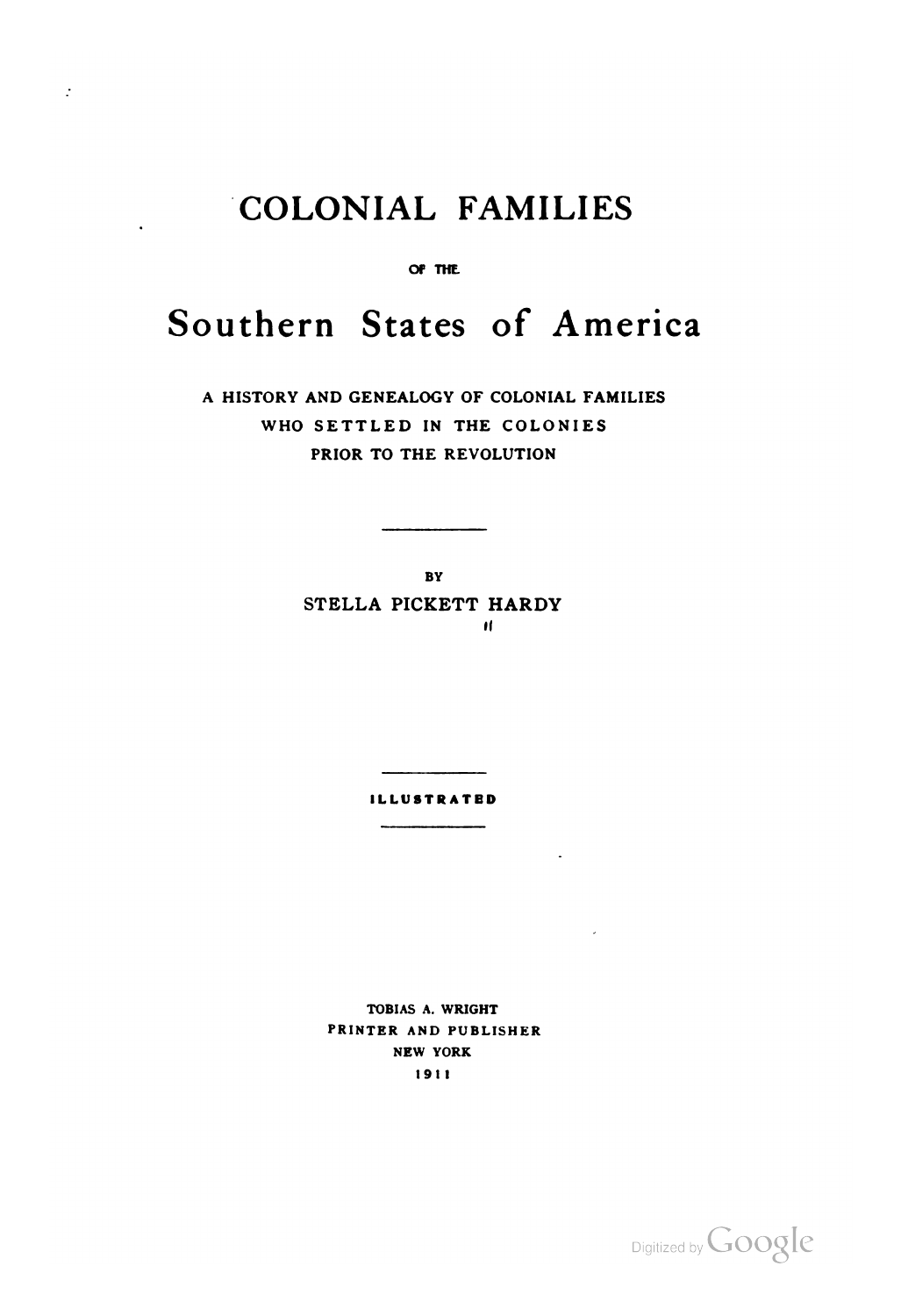## COLONIAL FAMILIES OF THE SOUTHERN STATES OF AMERICA 149

4-4 William, of Surry Co., Va., m. Miss Carter, a niece ot Col. Robert Carter, of "Corotoman," and had issue: I. Carter; and four daughters, Mrs. Townley, Mrs. Mann, Mrs. Miller and Mrs. Welby.

4-5. James, of The Peninsular; m. unknown, and had among other issue:

**5-1.** James, Jr., of The Peninsular; he m. unknown, and had issue: I. Col. James, III., of Xenia, 0.; 2. Moses, of Green Co., 0.; 3. Agnes, m. Mr. Parker, of Garrett Co., Ky.

**5-2.** Thomas, of The Peninsular; line untraced.

5-3. John, of The Peninsular; m. Margaret Kendle, and had among other issue:

6-1. Kendle, of The Peninsular, m. Sarah Byrd, and had issue :

**7-1.** Mary, m. Isaac Marshall, son of Daniel and Phillys (Lang) Marshall, and had issue. (See Marshall lineage.)

7-2. George, of St. Louis, Mo., m. unknown, and had issue: I. Mary, m. Hon. Henry Hitchcock, of St. Louis, Mo.; 2. Margaret, m. Hon. Ethan Allen Hitchcock, of St. Louis, Mo.

7-3. Margaret; line untraced.

ł

4-4. Benjamin, of The Peninsular, m. Miss Cox, and had issue: **I.** Thomas; 2. Elizabeth, m. Mr. Ironmonger; 3. Dau., m. Jacob Mc-Guten.

4-7. Mary, m. Robert Carter, a nephew of Col. Robert Carter, of "Corotoman," and had issue: I. John; 2. James; 3. William; and three daughters; 4. Mrs. Merredy or Meredith; **5.** Mrs. White; and 6. Mrs. Phillips, of New Castle, Va.

**4-4.** Frances, m. Capt. James Scott, and had issue : I. Thomas ; 2. Joseph ; 3. Gen. John; 4. Nancy, m. Micagah McGuten; **5.** Polly; 6. Milly ; 7. Lucy ; 8. Frances.

**4--9.** Judith, m. Capt. James Hicks, of Brunswick Co., Va., son of Capt. Robert Hicks, and had issue: I. Capt. Charles; 2. Capt. Isaac ; 3. George ; 4. John ; **5.** Vines ; **6.** Sarah, m. Robery Hardeway ; 7. Anna Vines, m. Dr. William G. Walker; 8. Joseph.

CAPT. JOHN COLLIER, (4-1), of "Porto Bello," King and Queen Co., and later of Hanover Co., Va.; b. 1707; made will Sept. 26, 1749, in which he names his sons, Thomas, John, and Joseph, daughters Elizabeth Ironmonger Collier, Frances and Sally; and in which he leaves "to my mother-in-law, Ann Collier, of King and Queen County, the part of that tract that was given me by my

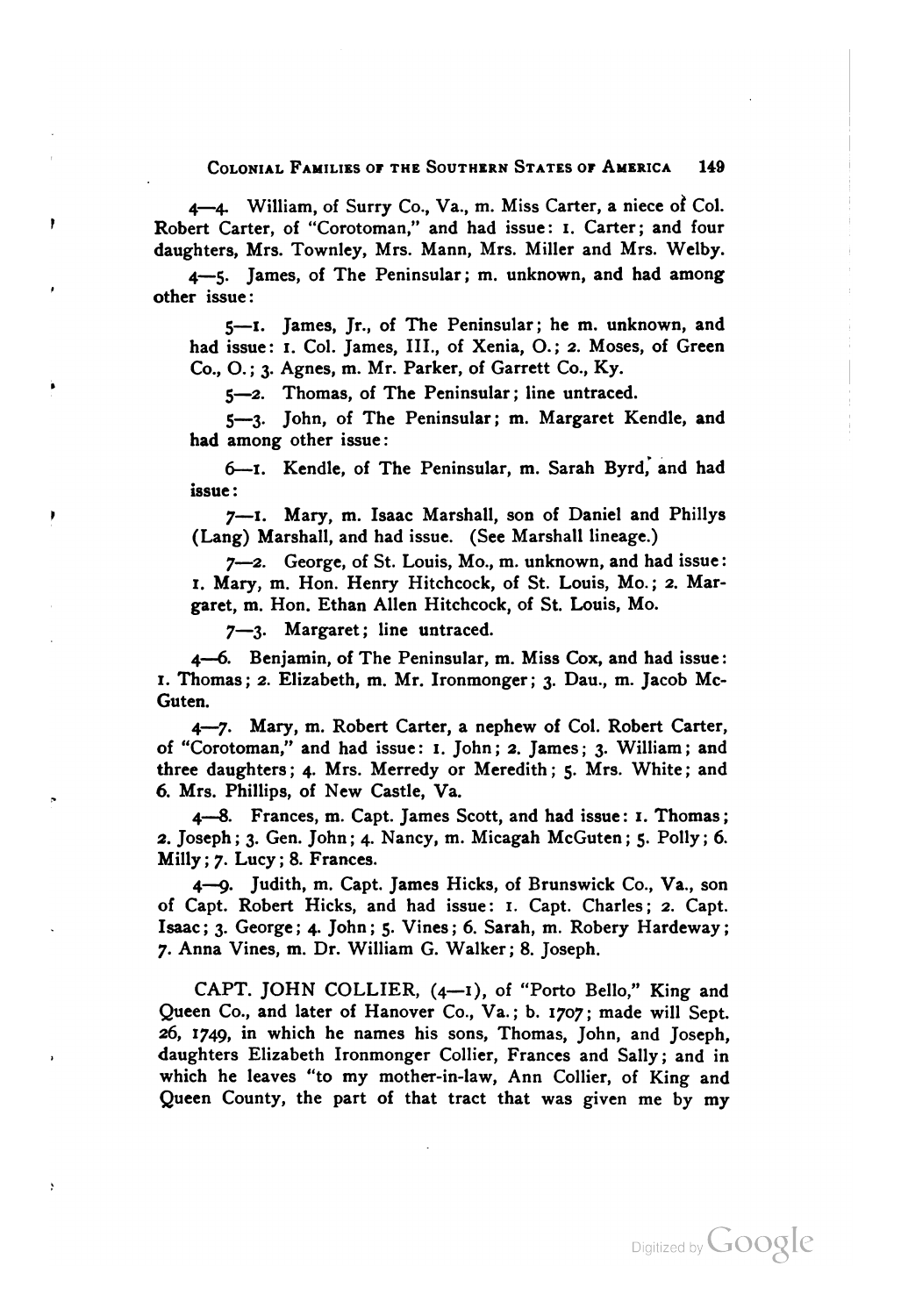grandfather, Charles Collier, of King and Queen." He also names his sister-in-law, Martha Gaines, and appoints George Morriss and David Crawford, executors. He served as an officer in a Virginia Regiment under Admiral Vernon in the Carthagean expedition, 1740- **42;** he inherited "Porto Bello," and owned large estates in Isle of Wight and Surry Co.'s. He m. Elizabeth Meredith or Elizabeth Ironmonger, and had issue :

5-1. THOMAS, b. about 1740; of whom later.

 $5-2$ . JOHN, b. about 1742; of whom later.

5-3. Joseph, of South Carolina; served with distinction in the Revolutionary War; he m. perhaps a Miss Hiliary, and had issue, among others: I. Meredith, of Georgia; 2. Merrell, of Georgia; 3. Hiliary, of Georgia.

5-4. Sally, m. Robert Goode, of Prince Edward Co., Va., son of Samuel Goode, and his wife Miss Burwell, and had issue.

5-5. Elizabeth Ironmonger; untraced. See note below.

5-6. Frances; untraced. See note below.

5-7. Mary, b. 1756 (after date of will); d. 1804; m. 1770, Hon. Samuel Goode, of Charlotte Co., Va., b. 1749; son of Samuel Goode, and his wife Miss Burwell, and had issue.

(Three of Capt. John Collier's daughters married respectively, Mr. Hutchinson, of Mecklenburg Co., Va., a Mr. Ingram and a Mr. Turner.)

CAPT. THOMAS COLLIER,  $(5-1)$ , of Charlotte Co., Va., b. about 1740; in 1763; he received a grant of 282 acres in Brunswick Co.; served with distinction in Braddock's Campaign, and in the Revolutionary War; was granted by Gov. Patrick Henry, for military services, as Capt. in the Revolution, 3,000 acres in Mason Co., Ky., on a part of which some of his descendants are yet living; m. Mary Dabney, of Hanover Co., Va., and had issue:

6-1. Benjamin, of Early Co., Ga., m. unknown, and had issue. 6-2. Martha, m. Daniel Osborne, of Mason Co., Ky., and had issue.

**63.** Anne, m. Frank Gaines, of Charlotte Co., Va., and had issue.

6-4 Elizabeth, m. John Ingram, of Nottoway Co., Va., and had issue.

6-5. DABNEY, b. 1770; of whom later.

. Frances, m. D. D. Morgan, of Charlotte Co., Va., and had issue.